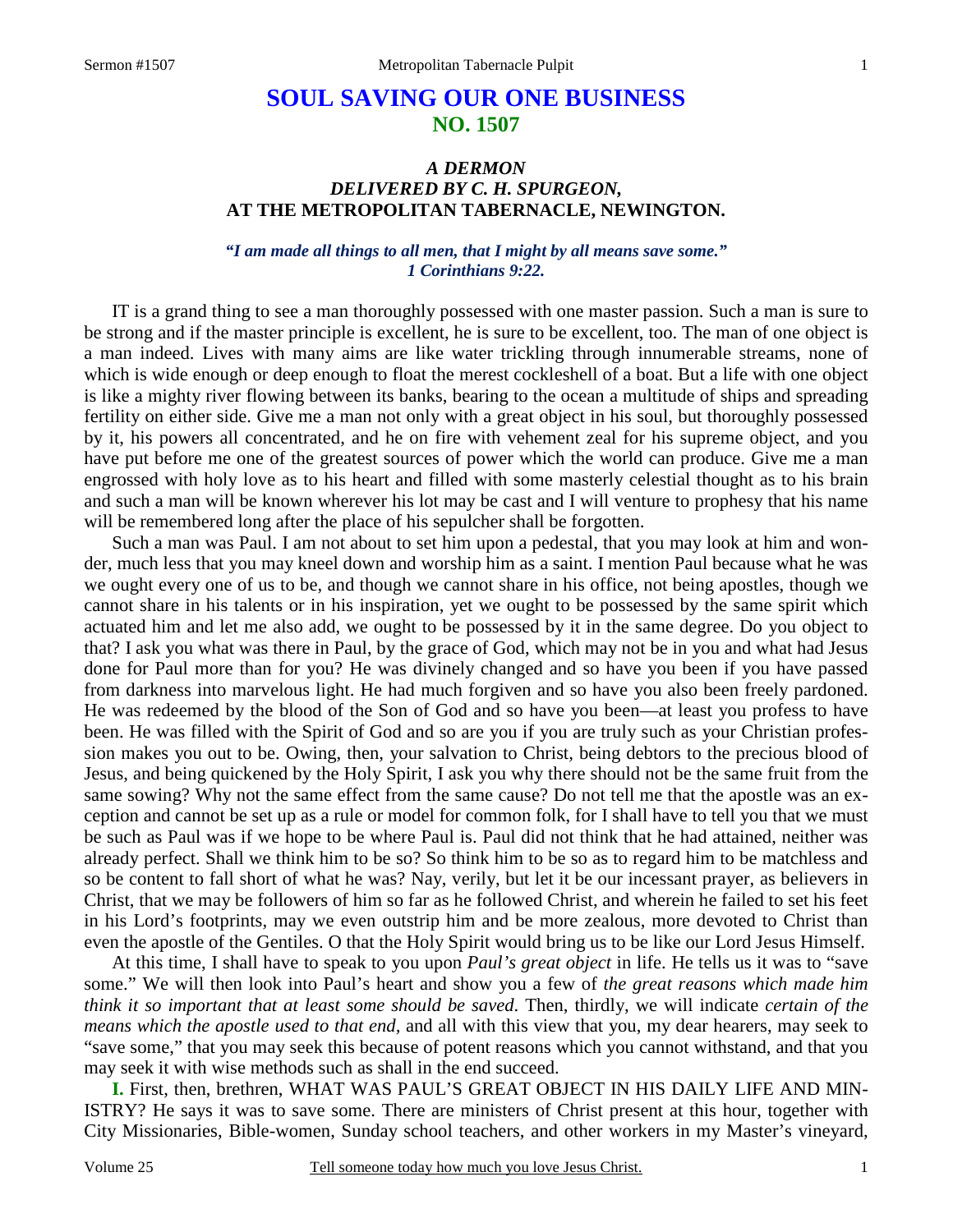and I make bold to inquire of each one of them—is this your object in all your Christian service? Do you above all things aim at saving souls? I am afraid that some have forgotten this grand object, but dear friends, anything short of this is unworthy to be the great end of a Christian's life. I fear there are some who preach with the view of *amusing* men and as long as people can be gathered in crowds and their ears can be tickled and they can retire pleased with what they have heard, the orator is content and folds his hands and goes back self-satisfied. But Paul did not lay himself out to please the public and collect the crowd. If he did not save them, he felt that it was of no use to interest them. Unless the truth had pierced their hearts, affected their lives, and made new men of them, Paul would have gone home crying, "Who has believed our report and to whom is the arm of the Lord revealed?"

 It seems to be the opinion of a large party in the present day that the object of Christian effort should be to *educate* men. I grant you that education is in itself an exceedingly valuable thing, so valuable that I am sure the whole Christian church rejoices greatly that at last we have a national system of education which only needs to be carefully carried out and every child in this land will have the keys of knowledge in his hand. Whatever price others may set upon ignorance, we are promoters of knowledge, and the more it can be spread, the better shall we be pleased. But if the church of God thinks that it is sent into the world merely to train the mental faculties, it has made a very serious mistake, for the object of Christianity is not to educate men for their secular callings, or even to train them in the politer arts or the more elegant professions, or to enable them to enjoy the beauties of nature or the charms of poetry. Jesus Christ came not into the world for any of these things, but He came to seek and to save that which was lost, and on the same errand has He sent His church and she is a traitor to the Master who sent her if she is beguiled by the beauties of taste and art to forget that to preach Christ and Him crucified is the only object for which she exists among the sons of men. The business of the church is salvation. The minister is to use all means to save some. He is no minister of Christ if this is not the one desire of his heart. Missionaries sink far below their level when they are content to civilize—their first object is to save. The same is true of the Sunday school teacher and of all other workers among children—if they have merely taught the child to read, to repeat hymns, and so forth, they have not yet touched their true vocation. We must have the children saved. At this nail we must drive and the hammer must come down upon this head always—if by all means I may save some—for we have done nothing unless some are saved.

 Paul does not even say that he tried to *moralize* men. The best promoter of morality is the gospel. When a man is saved, he becomes moral—he becomes more, he becomes holy. But to aim first at morality is altogether to miss the mark, and if we did attain it—as we shall not—yet we should not have attained that for which we were sent into the world. Dr. Chalmers' experience is a very valuable one to those who think that the Christian ministry ought to preach up mere morality, for he says that in his first parish he preached morality and saw no good whatever arising out of his exhortations. But as soon as he began to preach Christ crucified, then there was a buzz and a stir and much opposition—but grace prevailed. He who wishes for perfumes must grow the flowers. He who desires to promote morality must have men saved. He who wants motion in a corpse should first seek life for it and he who desires to see a rightly ordered life should first desire an inward renewal by the Holy Spirit. We are not to be satisfied when we have taught men their duties towards their neighbors or even their duties towards God—this would suffice for Moses, but not for Christ. The law came by Moses, but grace and truth came by Jesus Christ. We teach men what they ought to be, but we do far more—by the power of the gospel applied by the Holy Spirit, we make them what they ought to be by the power of God's Spirit. We put not before the blind the things that they ought to see, but we open their eyes in the name of Jesus. We tell not the captive how free he ought to be, but we open the door and take away his fetters. We are not content to tell men what they must be, but we show them how this character can be attained and how Jesus Christ freely presents all that is essential to eternal life to all those who come and put their trust in Him.

 Now observe, brethren, if I, or you, or any of us, or all of us, shall have spent our lives merely in amusing men, or educating men, or moralizing men, when we shall come to give an account at the last great day, we shall be in a very sorry condition and we shall have but a very sorry record to render. For of what use will it be to a man to be educated when he comes to be damned? Of what service will it be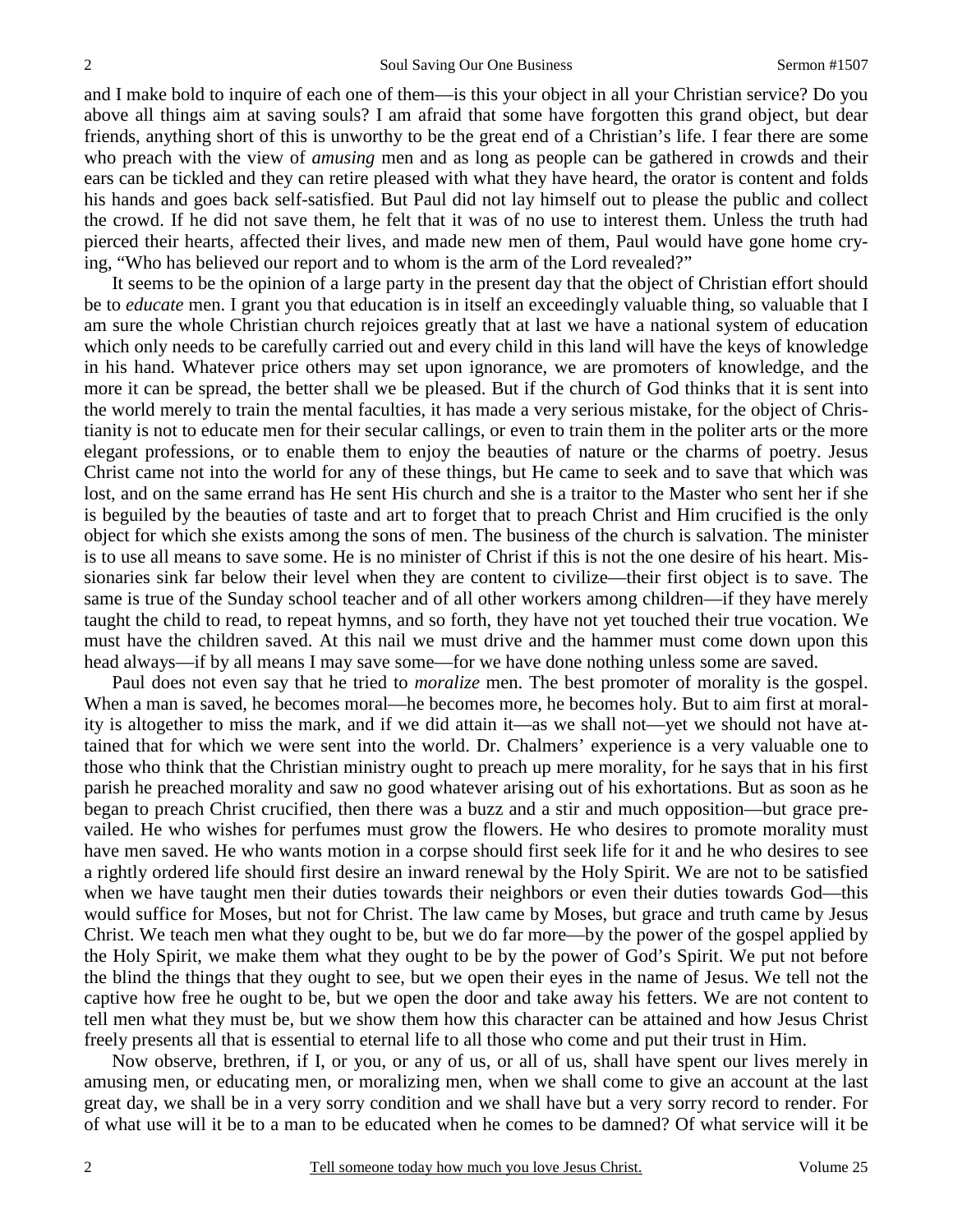to him to have been amused when the trumpet sounds and heaven and earth are shaking and the pit opens wide her jaws of fire and swallows up the soul unsaved? Of what avail even to have moralized a man if he is still on the left hand of the Judge and if, "Depart, you cursed," shall be his portion? Blood red with the murder of men's souls will be the skirts of professing Christians unless the drift and end and aim of all their work has been to "save some." Oh! I beseech you, especially you, dear friends, who are working in Sunday and Ragged Schools and elsewhere, do not think that you have done anything unless the children's souls are saved. Settle it that this is the top and bottom of the business and throw your whole strength in the name of Christ and by the power of the eternal Spirit into this one object—if by any means you may save some and bring some to Jesus that they may be delivered from the wrath to come.

 What did Paul mean by saying that he desired to *save* some? What is it to be saved? Paul meant by that nothing less than *that some should be born again,* for no man is saved until he is made a new creature in Christ Jesus. The old nature cannot be saved—it is dead and corrupt. The best thing that can be done with it is to let it be crucified and buried in the sepulcher of Christ. There must be a new nature implanted in us by the power of the Holy Spirit or we cannot be saved. We must be as much new creations as if we had never been—we must come a second time as fresh from the hand of the Eternal God as if we had been today molded by divine wisdom as Adam was in Paradise. The Great Teacher's words are, "The wind blows where it wishes and you hear the sound thereof, but you cannot tell from where it comes nor where it goes; so is everyone that is born of the Spirit." "Except a man is born again from above he cannot see the kingdom of God." This, then, Paul meant, that men must be new creatures in Christ Jesus and we must never rest till we see such a change worked upon them. This must be the object of our teaching and of our praying, indeed, the object of our lives, that "some" may be regenerated.

 He meant, beside that, *that some might be cleansed from their past iniquity through the merit of the atoning sacrifice of the Son of God*. No man can be saved from his sin except by the atonement. Under the Jewish law it was written, "Cursed is everyone that continues not in all things that are written in the book of the law to do them." That curse has never been reversed and the only way to escape from it is this—Jesus Christ was made a curse for us, as it is written, "Cursed is every one that hangs on a tree." Now, he who believes in Jesus, who puts his hand upon the head of Jesus of Nazareth, the scapegoat of His people, has lost his sins. His faith is sure evidence that his iniquities were of old laid upon the head of the great Substitute. The Lord Jesus Christ was punished in our room and we are no longer obnoxious to the wrath of God. Behold, the sin-atoning sacrifice is slain and offered on the altar and the Lord has accepted it, and is so well pleased that He has declared that whosoever believes in Jesus is fully and eternally forgiven. Now, we long to see men thus forgiven. We pine to bring the prodigal's head to the Father's bosom, the wandering sheep to the Good Shepherd's shoulder, the lost piece of money into the owner's hands and until this is done, nothing is done. I mean, brethren, nothing spiritually, nothing eternally, nothing that is worthy of the agony of a Christian's life, nothing that can be looked upon as deserving of an immortal spirit's spending all its fires upon it. O Lord, our soul yearns to see Jesus rewarded by the salvation of the blood-bought. Aid us to lead souls to Him.

 Once more. When the apostle wished that he might save some he meant that, being regenerated and being pardoned, *they might also be purified and made holy,* for a man is not saved while he lives in sin. Let a man say what he will, he cannot be saved from sin while he is the slave of it. How is a drunkard saved from drunkenness while he still riots as before? How can you say that the swearer is saved from blasphemy while he is still profane? Words must be used in their true meaning. Now, the great object of the Christian's work should be that some might be saved from their sins, purified and made white, and made examples of integrity, chastity, honesty, and righteousness as the fruit of the Spirit of God, and where this is not the case, we have labored in vain and spent our strength for naught.

 Now, I declare before you all that I have in this house of prayer never sought anything but the conversion of souls, and I call heaven and earth to witness, and your consciences, too, that I have never labored for anything except the bringing of you to Christ that I might present you at last unto God accepted in the Beloved. I have not sought to gratify depraved appetites either by novelty of doctrine or cere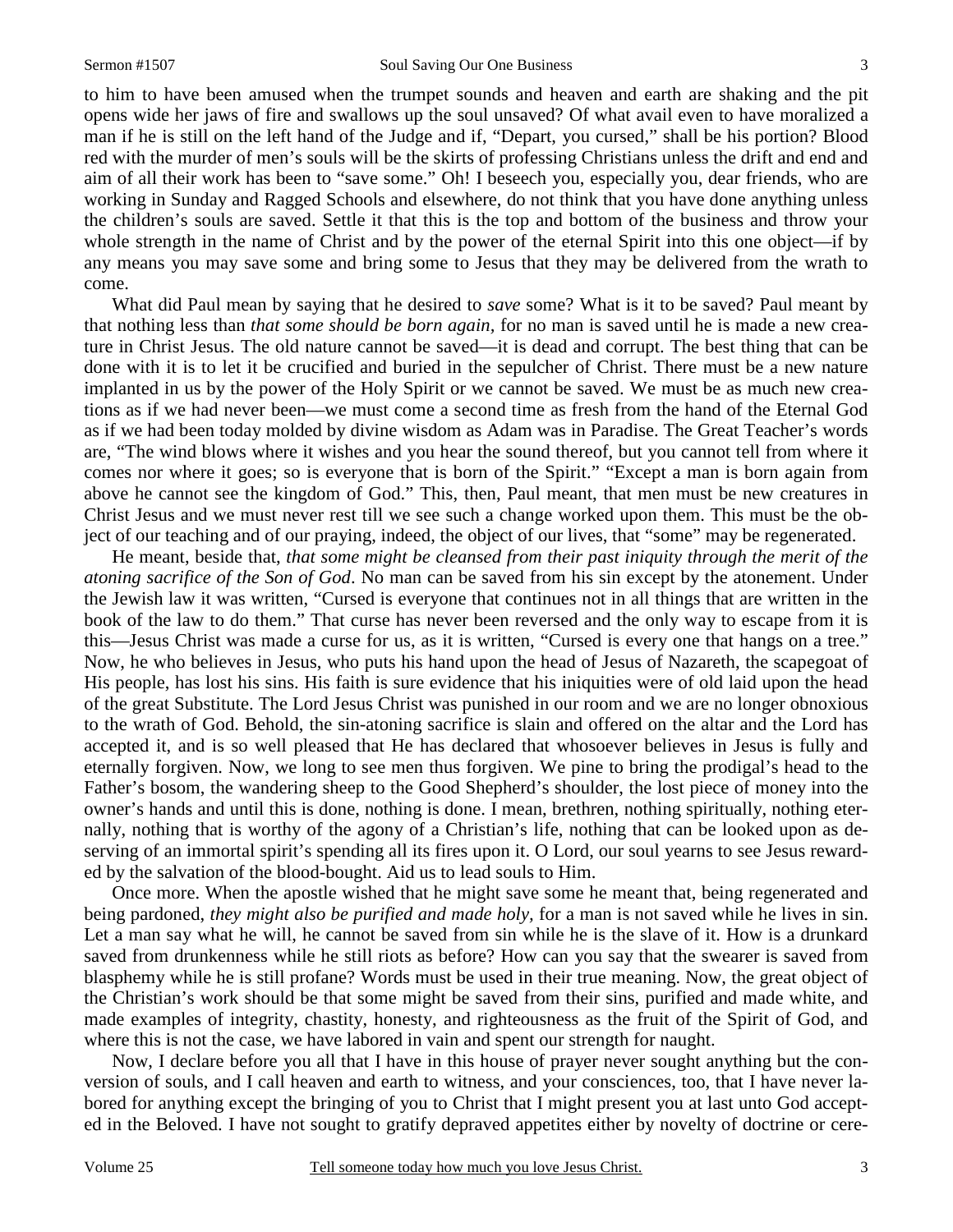mony, but I have kept to the simplicity of the gospel. I have kept back no part of the price of God's Word from you, but I have endeavored to give you the whole counsel of God. I have sought out no fineries of speech, but have spoken plainly and right straight at your hearts and consciences, and if you are not saved, I mourn and lament before God that up to this day, though I have preached hundreds of times to you, yet I have preached in vain. If you have not closed in with Christ, if you have not been washed in the fountain filled with blood, you are waste pieces of soil from which no harvest has yet come. You tell me, perhaps, that you have been kept from a great many sins, that you have learned a great many truths by coming here. So far so good, but can I afford to live for this, merely to teach you certain truths or keep you back from open sins? How could this content me if I knew all the while that you were still unsaved and must, therefore, after death, be cast into the flames of hell? Nay, beloved, before the Lord I count nothing to be worthy of your pastor's life and soul and energy but the winning of you to Christ. Nothing but your salvation can ever make me feel that my heart's desire is granted. I ask every worker here to see to this, that he never turns aside from shooting at this target and at the center of this target, too, namely, that we may win souls for Christ and see them born to God and washed in the fountain filled with blood. Let the workers' hearts ache and yearn and their voices cry till their throats are hoarse, but let them judge that they have accomplished nothing whatever until at least, in some cases, men are really saved. As the fisherman longs to take fish in his net, as the hunter pants to bear home his spoil, as the mother pines to clasp her lost child to her bosom, so do we faint for the salvation of souls, and we must have them or we are ready to die. Save them, O Lord, save them for Christ's sake.

But now we must leave that point for another.

**II.** THE APOSTLE HAD GREAT REASONS FOR SELECTING SUCH AN OBJECT IN LIFE. Were he here I think he would tell you that his reasons were something of this kind. To save souls! *If they are not saved, how God is greatly dishonored*! Did you ever think over the amount of dishonor that is done to the Lord our God in London in any one hour of the day? Take, if you will, this prayer hour, when we are gathered here ostensibly to pray. If the thoughts of this great assembly could all be read, how many of them would be dishonoring to the Most High! But outside of every house of prayer, outside of every place of worship of every kind, think of the thousands and tens of thousands, the hundreds of thousands, who have all this day neglected the very semblance of the worship of the God who has made them and who keeps them in being! Think of how many times the door of the gin-palace has swung on its hinges during this holy hour. Think how many times God's name has been blasphemed at the drinking bar! There are worse things than these, if worse can be, but I shall not lift the veil. Transfer your thoughts to an hour or so later, when the veil of darkness has descended. Shame will not permit us even to think of how God's name is dishonored in the persons of those whose first father was made after the image of God, but who pollute themselves to be the slaves of Satan and the prey of bestial lusts! Alas! Alas! for this city. It is full of abominations of which the apostle said, "It is a shame even to speak of those things which were done of them in secret." Christian men and women, nothing can sweep away the social evil but the gospel. Vices are like vipers and only the voice of Jesus can drive them out of the land. The gospel is the great broom with which to cleanse the filthiness of this city and nothing else will avail. Will you not, for God's sake, whose name is every day profaned, seek to save some? If you will enlarge your thoughts and take in all the great cities of the Continent—yes, further still—take all the idolaters of China and India, the worshippers of the false prophet and the antichrist, what a mass of provocation have we here! What a smoke in Jehovah's nose must this false worship be! How He must often put His hand to the hilt of His sword as though He would say, "Ah! I will ease Myself of My adversaries." But He bears it patiently. Let us not become indifferent to His longsuffering, but day and night let us cry unto Him and daily let us labor for Him if by any means we may save some for His glory's sake.

 Think, dear friends, also, of *the extreme misery of this our human race*. It would be a very dreadful thing tonight if you could get any idea of the aggregate of the misery of London at the present moment in the hospitals and the workhouse. Now, I would not say half a word against poverty—wherever it comes, it is a bitter ill, but you will mark as you notice carefully that while a few are poor because of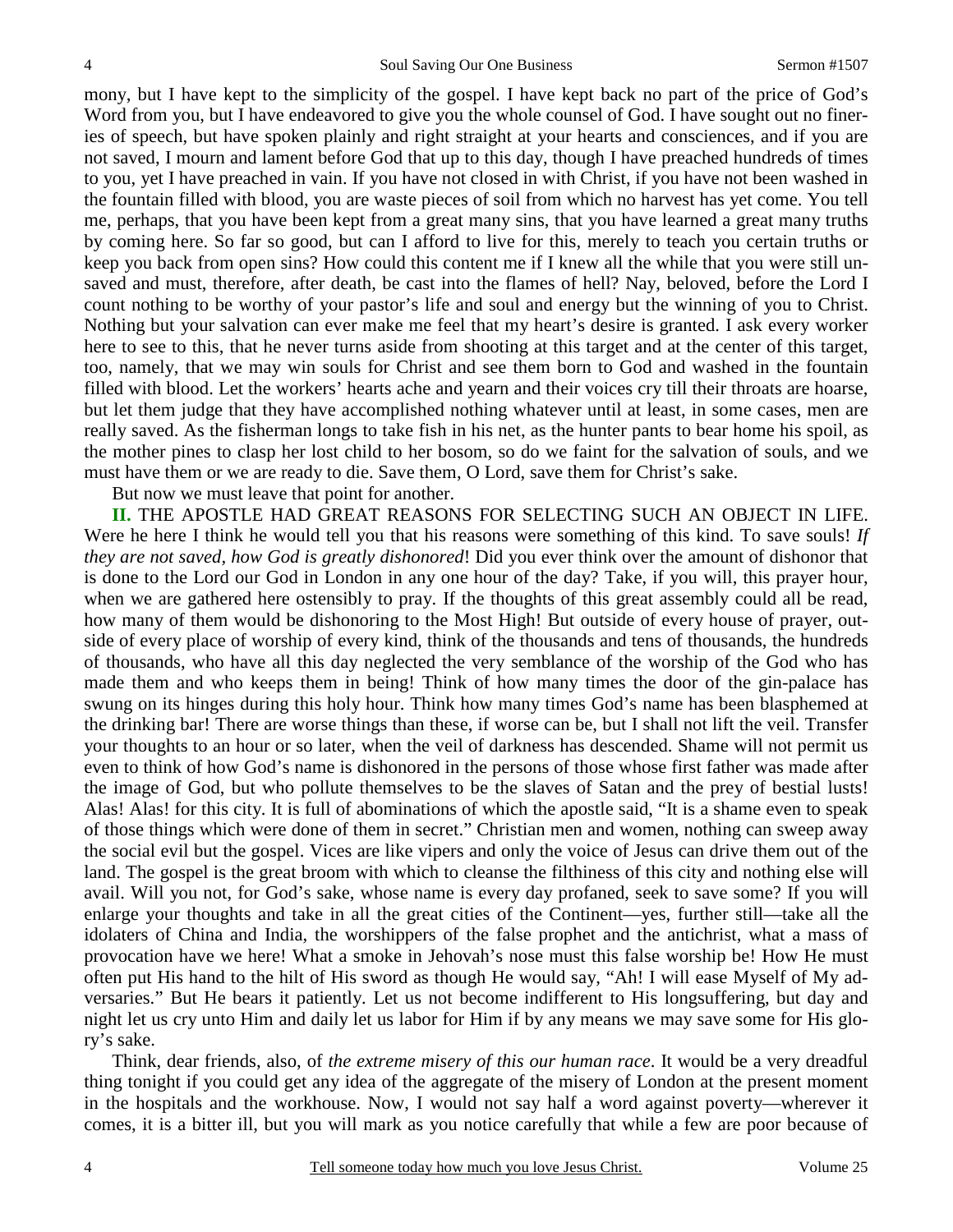unavoidable circumstances, a very large mass of the poverty of London is the sheer and clear result of profuseness, lack of forethought, idleness and worst of all, of drunkenness. Ah, that drunkenness! That is the master evil. If drink could be got rid of, we might be sure of conquering the very devil himself. The drunkenness created by the infernal liquor dens which plague the whole of this huge city is appalling. No, I did not speak in haste or let slip a hasty word. Many of the drink-houses are nothing less than *infernal—*in some respects they are worse, for hell has its uses as the divine protest against sin, but as for the gin-palace there is nothing to be said in its favor. The vices of the age cause three-fourths of all the poverty. If you could look at the homes tonight, the wretched homes where women will tremble at the sound of their husband's foot as he comes home, where little children will crouch down with fear upon their little heap of straw because the human brute, who calls himself "a man," will come reeling home from the place where he has been indulging his appetites—if you could look at such a sight and remember that it will be seen ten thousand times over tonight, I think you would say, "God help us by all means, to save some." Since the great axe to lay at the root of the deadly upas tree is the gospel of Christ, may God help us to hold that axe there and to work constantly with it till the huge trunk of the poison tree begins to rock to and fro and we get it down and London is saved, and the world is saved from the wretchedness and the misery which now drips from every bough.

 Again, dear friends, the Christian has other reasons for seeking to save some and chiefly because *of the terrible future of impenitent souls*. That veil which hangs before me is not penetrated by every glance, but he who has his eyes touched with heavenly eye-salve sees through it and what does he see? Myriads upon myriads of spirits in dread procession passing from their bodies and passing—*where?* Unsaved, unregenerate, unwashed in precious blood, we see them go up to the solemn bar where in silence the sentence comes forth and they are banished from the presence of God—banished to horrors which are not to be described nor even to be imagined. This alone were enough to cause us distress day and night. This decision of destiny has about it a terrible solemnity. But the resurrection trumpet sounds. Those spirits come forth from their prison-house. I see them returning to earth, rising from the pit to the bodies in which they lived. And now I see them stand—multitudes, multitudes, multitudes. Multitudes in the Valley of Decision. And HE comes with the crown upon His head and the books before Him, sitting on a great white throne. And there they stand as prisoners at the bar. My vision now perceives them—how they tremble! How they quiver like aspen leaves in the gale! To where can they flee? Rocks cannot hide them! Mountains will not open their bowels to conceal them! What shall become of them? The dread angel takes the sickle, reaps them as the reaper cuts up the tares for the oven, and as he gathers, he casts them down where despair shall be their everlasting torment! Woe is me, my heart sinks as I see their doom and hear the terrible cries of their too-late awaking. Save some, O Christians! By all means save some. By yonder flames and outer darkness and the weeping and the wailing and the gnashing of teeth, seek to save some. Let this, as in the case of the apostle, be your great, your ruling object in life, that by all means you may save some.

 For, oh, if they are saved, *observe the contrast*. Their spirits mount to heaven and after the resurrection their bodies ascend also and there they praise redeeming love. No fingers more nimble on the harp strings than theirs! No notes more sweet than theirs, as they sing, "Unto Him that loved us and washed us from our sins in His blood, be glory forever and ever."

 What bliss to see the once rebellious brought home to God and heirs of wrath made possessors of heaven. All this is involved in salvation. O that myriads may come to this blessed state. "Save some" oh! some at least. Seek that some may be there in glory. Behold your Master. He is your pattern. He left heaven to save some. He went to the cross, to the grave, to "save some." This was the great object of His life, to lay down His life for His sheep. He loved His church and gave Himself for it, that He might redeem her unto Himself. Imitate your Master. Learn His self-denial and His blessed consecration if by any means you may save some.

 My soul yearns that I personally may "save some," but broader is my desire than that. I would have *every one of you*, my beloved friends, associated here in church fellowship to become spiritual parents of children for God. Oh, that each of you might "save some." Yes, my venerable brethren, you are not too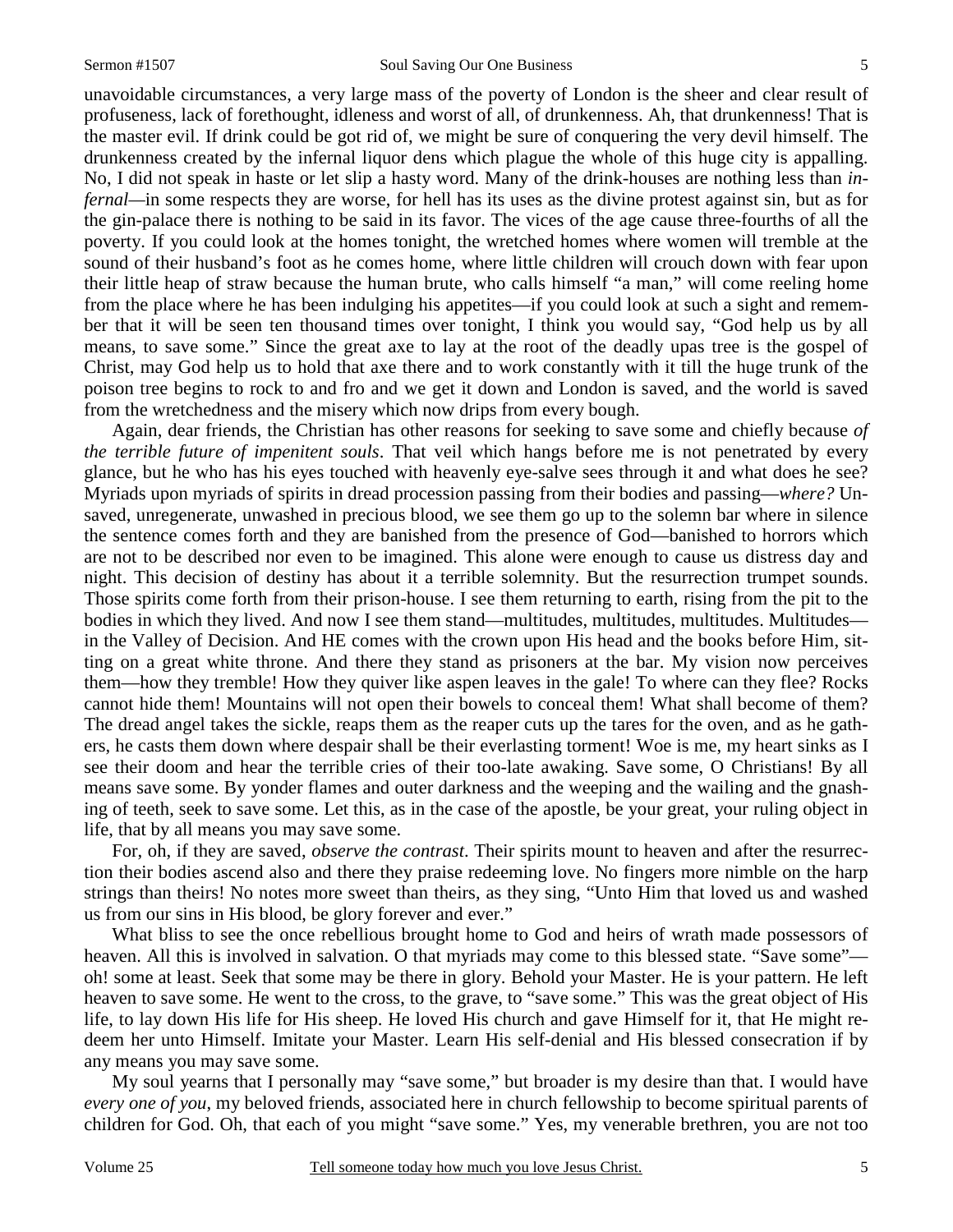old for service. Yes, my young friends, you young men and maidens, you are not too young to be recruits in the King's service. If the kingdom is ever to come to our Lord, and come it will, it never will come through a few ministers, missionaries, or evangelists preaching the gospel. It must come through each of you preaching it—in the shop and by the fireside—when walking abroad and when sitting in the chamber. You must all of you be always endeavoring to "save some." I would enlist you all afresh tonight and bind anew the King's colors upon you. I would that you would fall in love with my Master over anew and enter a second time upon the love of your espousals. There is a hymn of Cowper's which we sometimes sing*—*

#### *"O for a closer walk with God!"*

May we get to have a closer walk with Him and if we do so we shall also feel a more vehement desire to magnify Christ in the salvation of sinners. I would like to press the inquiry upon my hearers tonight, you who are saved—How many others have you brought to Christ? You cannot do it by yourself, I know, but I mean how many has the Spirit of God brought by you? How many, did I say? Is it quite certain that you have led any to Jesus? Can you recollect one? I pity you, then! "Write," said Jeremiah, "Write that man childless." That was considered to be a fearful curse. Shall I write you childless, my beloved friends? Your children are not saved, your wife is not saved and you are spiritually childless. Can you bear this thought? I pray you wake from your sleep and ask the Master to make you useful. "I wish the saints cared for us sinners," said a young man. "They do care for you," answered one, "care very much for you." "Why don't they show it, then?" he asked, "I have often wished to have a talk about good things, but my friend, who is a member of the church, never broaches the subject and seems to study how to keep clear of it when I am with him." Do not let them say this about you. Tell them about Christ and things divine and make this your resolve, every one of you, that if men perish they shall not perish for want of your prayers, nor for want of your earnest and loving instructions. God give you grace, each one of you, to resolve by all means to save some and then to carry out your intention.

**III.** But my time is almost gone and therefore I have to mention, in the last place, THE GREAT METHODS WHICH THE APOSTLE USED. How did he, who so longed to "save some," set about it? Why, first of all, *by simply preaching the gospel of Christ*. He did not attempt to create a sensation by startling statements. Neither did he preach erroneous doctrine in order to obtain the assent of the multitude. I fear that some evangelists preach what in their own minds they must know to be untrue. They keep back certain doctrines, not because they are untrue but because they do not give scope enough for their ravings and they make loose statements because they hope to reach more minds. However earnest a man may be for the salvation of sinners, I do not believe that he has any right to make any statement which his sober judgment will not justify. I think I have heard at revival meetings of things said and done which were not according to sound doctrine, but which were always excused by "the excitement of the occasion." I hold that I have no right to state false doctrine even if I knew it would save a soul. The supposition is, of course, absurd, but it makes you see what I mean. My business is to bring to bear upon men, not falsehood, but truth and I shall not be excused if under any pretense I palm a lie upon the people. Rest assured that to keep back any part of the gospel is not the right, nor the true method for saving men. Tell the sinner all the doctrines. If you hold Calvinistic doctrine, as I hope you do, do not stutter about it, nor stammer over it, but speak it out. Depend upon it, many revivals have been worthless because a full-orbed gospel was not proclaimed. Give the people every truth, every truth baptized in holy fire, and each truth will have its own useful effect upon the mind. But the great truth is the cross, the truth that "God so loved the world that He gave His only begotten Son that whosoever believes in Him should not perish, but have everlasting life." Brethren, keep to that. That is the bell for you to ring. Ring it, man! Ring it! Keep on ringing it. Sound forth that note upon your silver trumpet, or if you are only a ram's horn, sound it forth and the walls of Jericho will come down. Alas for the fineries of our "cultured" modern divines. I hear them crying out and denouncing my old-fashioned advice. This talking about Christ crucified is said to be archaic, conventional, and antique—and not at all suitable to the refinement of this wonderful age. It is astonishing how learned we have all grown lately. We are getting so very wise, I am afraid we shall ripen into fools before long, even if we have not arrived at it already.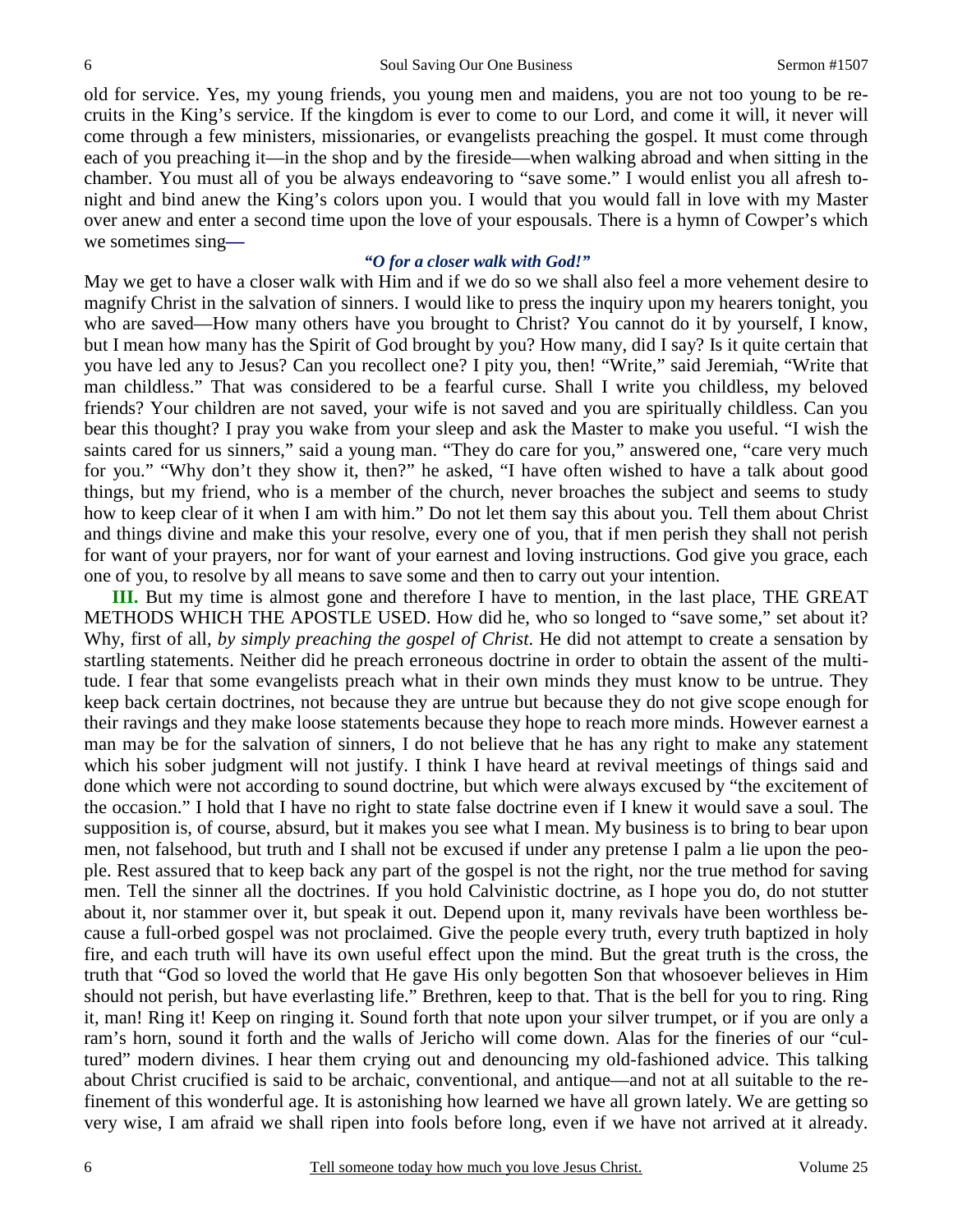7

People want *"thinking"* nowadays, so it is said, and the working men will go where science is deified and profound "thought" is enshrined. I have noticed that as a general rule wherever the new "thinking" drives out the old gospel there are more spiders than people, but where there is the simple preaching of Jesus Christ, the place is crowded to the doors. Nothing else will crowd a meeting house, after all, for any length of time, but the preaching of Christ crucified. But as to this matter, whether it is popular or unpopular, our mind is made up and our foot is put down. Question we have none as to our own course. If it is foolish to preach up atonement by blood, we will be fools. And if it is madness to stick to the old truth, just as Paul delivered them, in all their simplicity, without any refinement or improvement, we mean to stick to it even if we are put in the stocks as being incapable of progressing with the age, for we are persuaded that this "foolishness of preaching" is a divine ordinance and that the cross of Christ which stumbles so many, and is ridiculed by so many more, is still the power of God and the wisdom of God. Yes, just the old-fashioned truth—if you believe, you shall be saved—that we will stick to and may God send His blessing upon it according to His own eternal purpose. We do not expect this preaching to be popular, but we know that God will justify it before long. Meanwhile, we are not staggered because—

### *"The truths we love, a sightless world blasphemes As childish dotage and delirious dreams. The danger they discern not, they deny— They laugh at their only remedy, and die."*

Next to this, *Paul used much prayer*. The gospel alone will not be blessed. We must pray over our preaching. A great painter was asked what he mixed his colors with and he replied he mixed them with brains. 'Twas well for a painter, but if anyone should ask a preacher what he mixes truth with, he ought to be able to answer—with prayer, much prayer. When a poor man was breaking granite by the roadside, he was down on his knees while he gave his blows and a minister passing by said, "Ah, my friend, here you are at your hard work. Your work is just like mine—you have to break stones, and so do I." "Yes," said the man, "and if you manage to break stony hearts, you will have to do it as I do—go down on your knees." The man was right. No one can use the gospel hammer well except he is much on his knees, but the gospel hammer soon splits flinty hearts when a man knows how to pray. Prevail with God and you will prevail with men. Fresh from the closet to the pulpit let us come, with the anointing oil of God's Spirit fresh upon us. What we receive in secrecy, we are to cheerfully dispense in public. Let us never venture to speak for God to men until we have spoken for men to God. Yes, dear hearers, if you want a blessing on your Sunday school teaching, or any other form of Christian labor, mix it up with fervent intercession.

 And then observe one other thing. *Paul went to his work always with an intense sympathy for those he dealt with—a sympathy which made him adapt himself to each case*. If he talked to a Jew, he did not begin at once blurting out that he was the apostle to the Gentiles, but he said he was a Jew, as Jew he was. He raised no questions about nationalities or ceremonies. He wanted to tell the Jew of Him of whom Isaiah said, "'He is despised and rejected of men, a man of sorrows and acquainted with grief," in order that he might believe in Jesus and so be saved. If he met a Gentile, the apostle to the Gentiles never showed any of the squeamishness which might have been expected to cling to him on account of his Jewish education. He ate as the Gentile ate and drank as he did, sat with him and talked with him. He was, as it were, a Gentile with him, never raising any question about circumcision or uncircumcision, but solely wishing to tell him of Christ who came into the world to save both Jew and Gentile and to make them one.

 If Paul met with a Scythian, he spoke to him in the barbarian tongue and not in classic Greek. If he met a Greek, he spoke to him as he did at the Areopagus, with language that was fitted for the polished Athenian. He was all things to all men, that he might by all means save some. So with you, Christian people—your one business in life is to lead men to believe in Jesus Christ by the power of the Holy Spirit and every other thing should be made subservient to this one object. If you can but get them saved, everything else will come right in due time. Mr. Hudson Taylor, a dear man of God, who has la